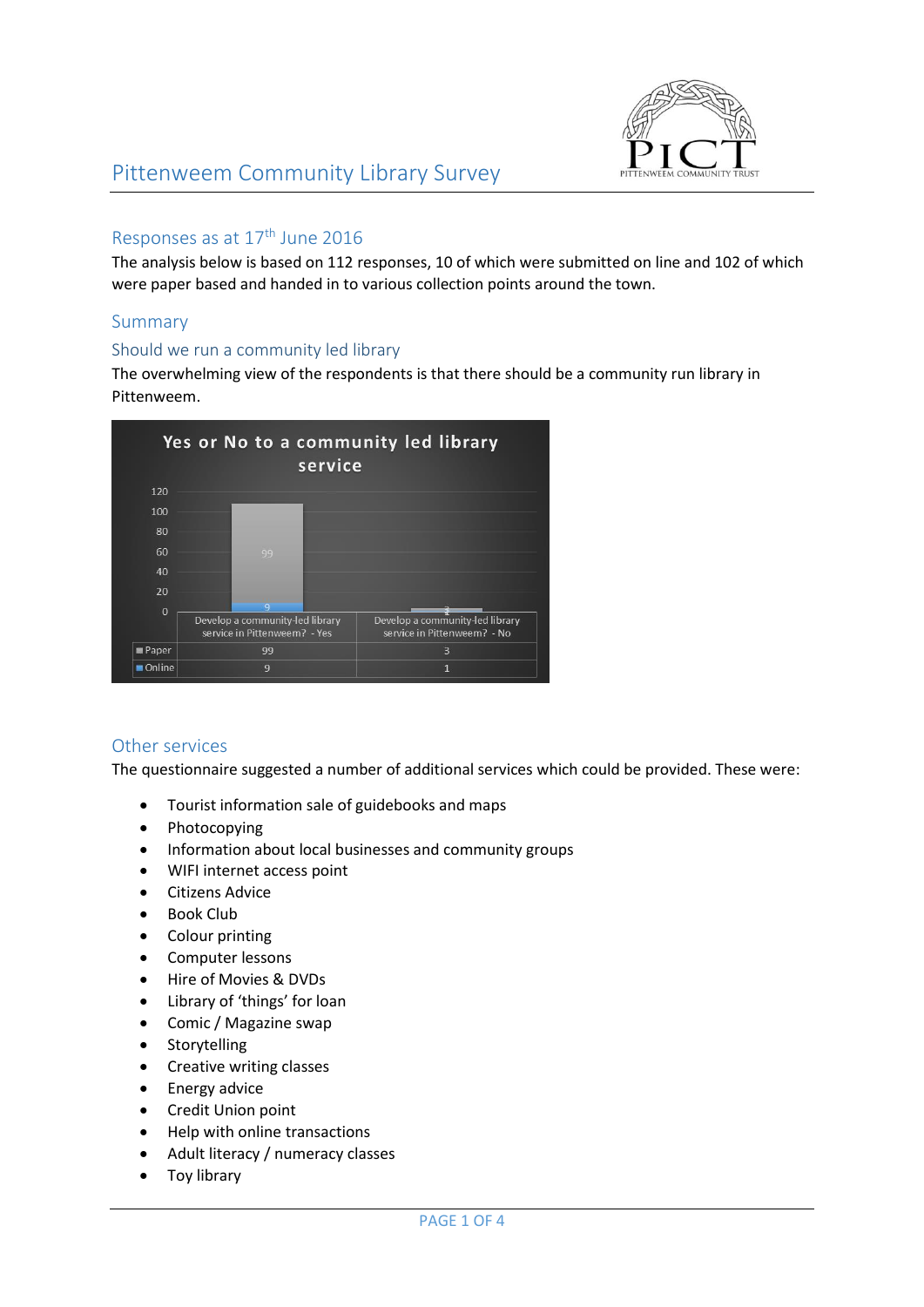

The graph below shows the popularity of these other services, with over half of respondents suggesting that the community run library should provide the following services:

- Tourist information sale of guidebooks and maps
- Photocopying
- Information about local businesses and community groups
- WIFI internet access point

Additionally, more than a third of respondents thought that the following would be useful services from the library:

- Citizens Advice
- Book Club
- Colour printing
- Computer lessons
- Hire of Movies & DVDs



## Frequency of use

We asked respondents to estimate how frequently they might use the library services. The graph below shows these views. In summary, approximately three quarters of respondents plan to use the library to borrow books, with about one third doing so most weeks. About one fifth plan to use a computer, and over one third would plan to use other services. Taking the computer use and other services, the most popular frequency of use is once or twice a month.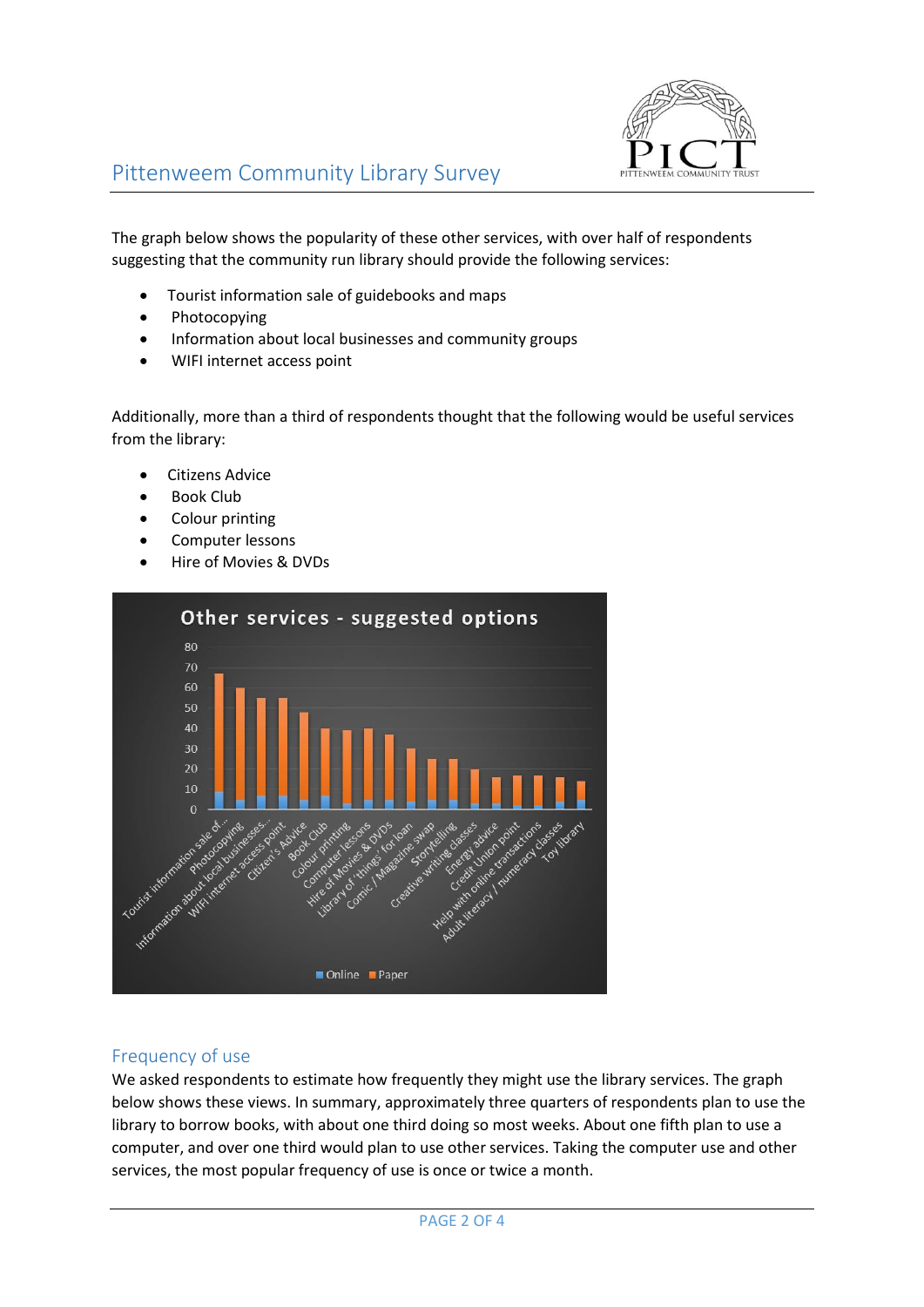

# Pittenweem Community Library Survey



#### Volunteers

We asked if people are willing to volunteer within the community run library, and over one third of respondents indicated that they would be willing to help out and have provided contact details for follow up.



(Note – not all responders completed all questions – so counts will not always add up to totals.)

There were 29 people (additional to those already in the Library Group) who provided contact details and indicated a willingness to help out in some way. Names and contact details are not included in this report to ensure their privacy, and to allow us to publish this summary of survey responses. Those people who have provided contact details will receive a call or an email from someone in the current group and will be kept informed and involved as the project progresses.